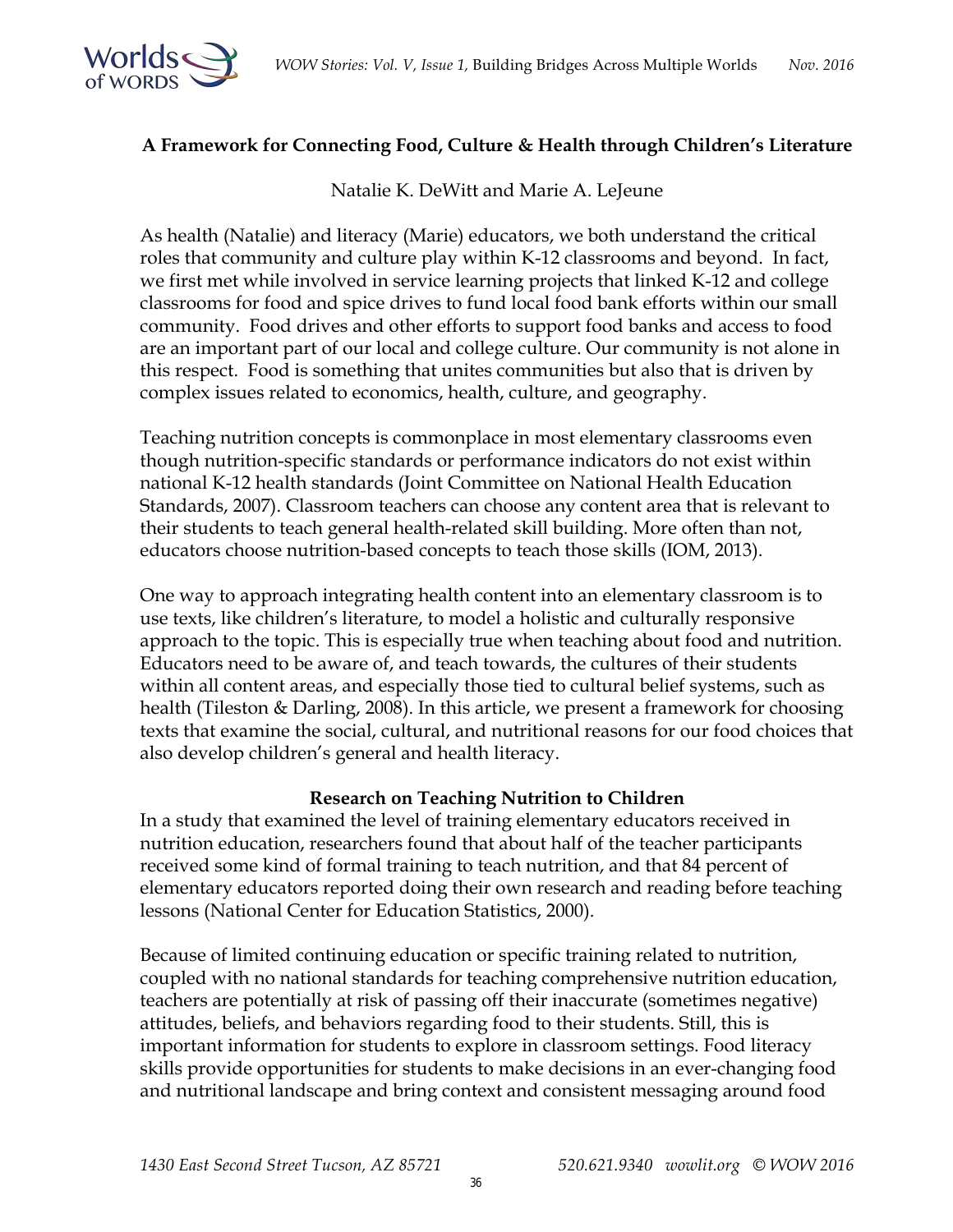

choices and nutrition facts (IOM, 2013, pg. 5). These are essential skills students will carry with them into adulthood and that affect their overall health and wellbeing.

Families and childcare providers are often the first significant role models children encounter who demonstrate positive or negative relationships with food and eating (Golan & Weizman, 2001). According to Eliassen (2011), teachers are also significant role models in children's lives when it comes to eating, especially when modeling personal behaviors, like selecting and enjoying a variety of foods. Incorporating a "food studies perspective" in the classroom allows for spaces that recognize the ways in which food and nutrition work together for human physical and emotional wellbeing. One key way that teachers can model the content of food and nutrition studies is through the selection of quality literature and in response-based pedagogies (Liska-Carger, Conklin, & Falk Ross, 2002).

#### **Integrating Critical Literacy into a Study of Food and Eating**

The school nutrition environment has a plethora of standards set forth by The Healthy Hunger Free Kids Act of 2010, requiring the USDA to significantly revise what can, cannot, and should be served to students as school meals (USDA, 2010). These standards and having healthy foods accessible during school lunches, however, does not mean cultural needs related to diet and eating are met. A whole school, whole community, whole child approach (CDC, 2014) is needed to ensure that health and wellness are being addressed in all aspects of the school environment. Lee (2012) emphasizes the importance of the school environment in facilitating and supporting behavior change for students and their families. Incorporating critical literacy lessons around food and nutrition that involve quality children's literature can add an additional layer of support for healthy food-related behaviors.

Elementary teachers are often attracted to teaching nutrition because it allows for creative lesson planning. Due to the importance placed on certain content areas over others, health is one subject area that is often integrated into other lessons. Because time is often not specifically dedicated to teaching about health and wellness, relying on lessons that are embedded in other knowledge and skill acquisition is a time saver, and is often the simplest way to teach health to K-5 students. Fostering literacy while teaching about food, families, and eating in both a cultural and nutritional context offers the opportunity to do both. Preparing future teachers to incorporate culturally appropriate books that feature positive, medically accurate health information and behaviors is one way to bridge this gap.

As a part of a larger meta-review of effective intervention strategies to improve healthy eating patterns of primary school students, Dudley, Cotton and Peralta (2015) found that there are eight dominant strategies for teaching about healthy eating in classrooms. One of the dominant strategies, identified as the *literary abstraction approach* (i.e., literature read by/to children whose characters exhibit positive modeling behaviors), was found to be particularly effective. Teachers can utilize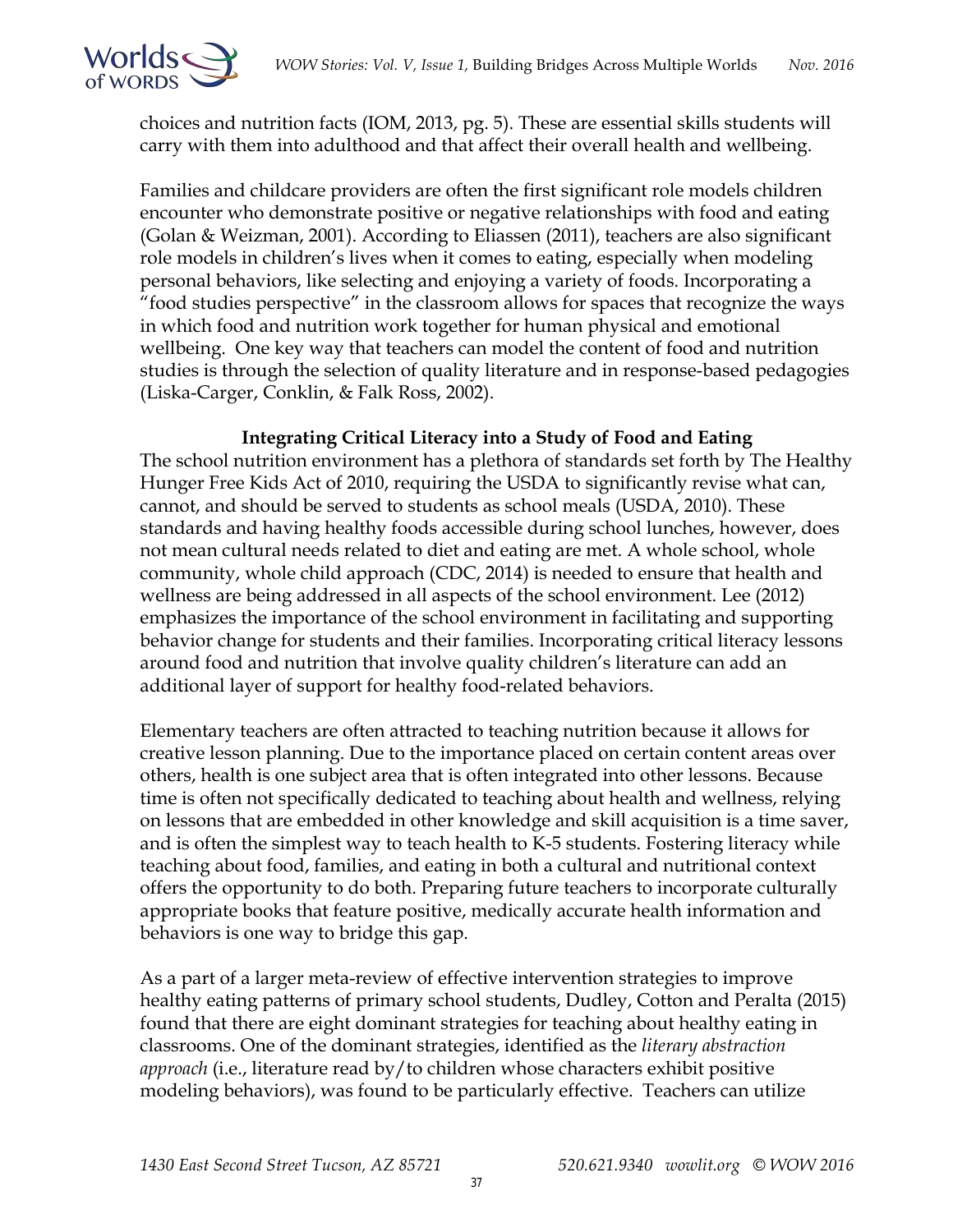

quality literature, picture books, and informational texts to model and discuss important nutrition concepts. In fact, health standards "blend well with critical literacy principles and reader-response teaching techniques" (Liska-Carger, Conklin, & Falk Ross, 2002, p. 1).

### **A Recommended Framework or Recipe for Choosing Titles**

Based on research and our experiences as educators, we recommend the following framework when choosing books to introduce within a nutrition education curriculum:

1. *Choose books that have minimal, if any, valuing or "othering" language*. Avoid books that classify foods or behaviors into categories such as "good" or "bad" or that privilege or shame a particular food-related family experience. Food can be presented as nutritious, culturally significant, or valuable in other ways, without being classified as the "right" way. Not all families, geographic areas, or socioeconomic groups have access to the same foods. Food experiences are integrally tied to family experiences and teachers should be careful to not denigrate the food at risk of criticizing the family.

*2. Examine books for other hints of unhealthy behavior or oversimplified health facts within text and illustrations.*

Interestingly, even in books that are designed to promote healthy and diverse approaches to nutrition, photographs or illustrations might feature other unhealthy behaviors such as cigarette smoking, bike riding without a helmet, or might oversimplify facts by claiming that foods are healthy for everyone, without attending to issues such as illnesses, conditions, or allergies that prevent individuals from consuming certain "healthy" foods.

*3. Choose books that feature photographs of real food and/or realistic drawings that draw attention to food diversity and systems.*

Quality illustrations connect students to realistic, accurate, and detailed information about the endless variety of foods and how they are situated geographically and culturally. Of particular value are photographs and illustrations that portray food's origins across geographic regions as well as diverse ways of preparing and consuming foods.

### *4. Choose books where the text, illustrations, and photographs are inclusive of race, gender, class, age, ability, etc.*

Using books to engage students in critical thinking and conversation around food, eating, and nutrition is a technique that is easily accessible to all educators. Choosing books that represent as many ways of being in the world that are also attentive to illustrating a variety of foods, cultures, genders, and other aspects of diversity help children and young adults to move beyond binaries of "good" and "bad" to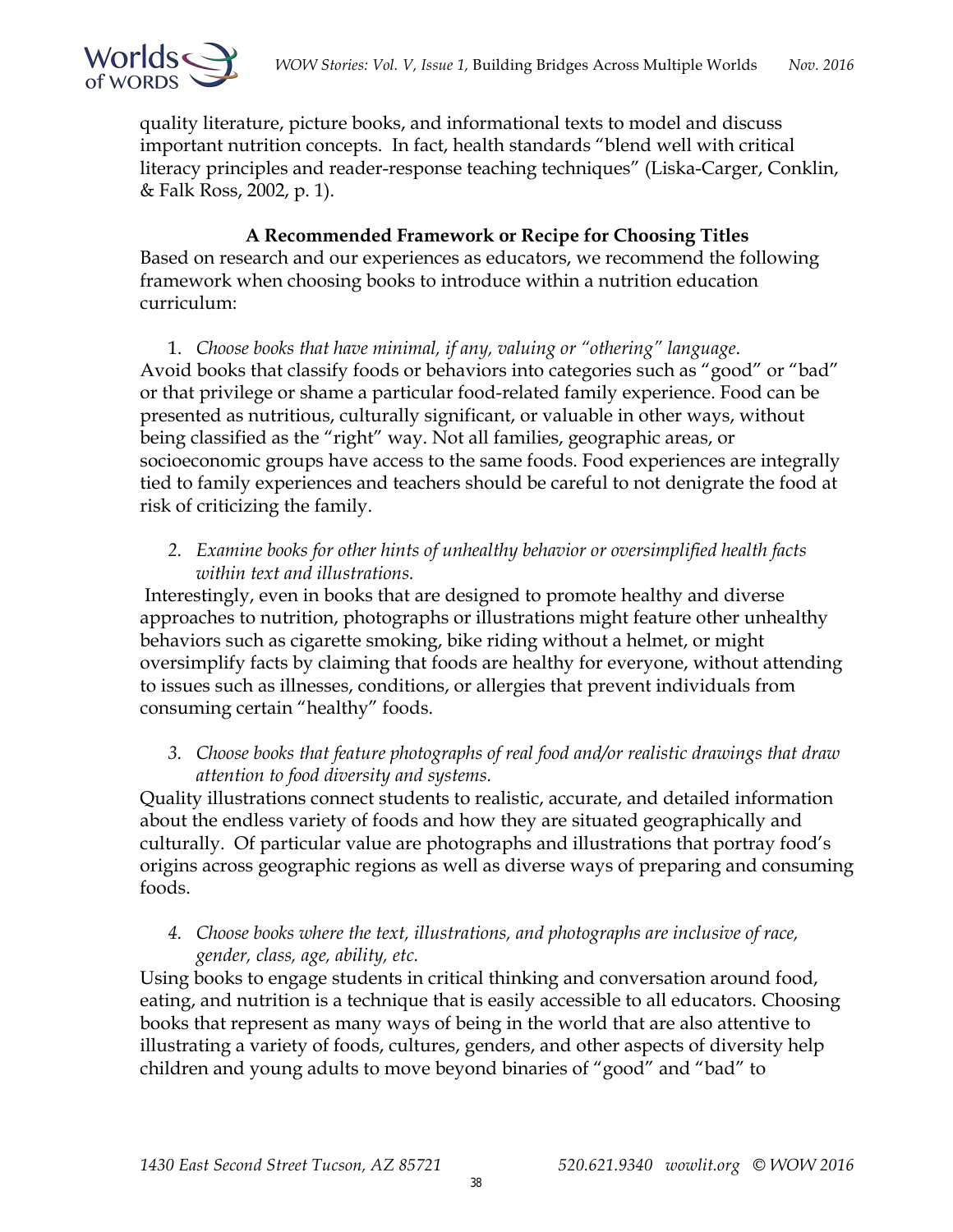

understand food and nutritious choices as part of a more complex system of privilege and access.

## *5. Choose books that show kids doing.*

Books that feature young characters or real-life stories of children and young adults actively engaged in the worlds in which they live are ideal for enabling students to draw connections to their lived worlds. Texts that place a positive emphasis on active engagement in planting, growing, raising, and sharing foods allow students to examine their own participation in social justice and food sovereignty issues.

*6. Consider books that feature nutrition and food within a larger social context of family, geography, culture, and ethnicity.*

Opening up conversations around food and nutrition may come more naturally when food is first understood through the lens of our social and emotional wellbeing. Books that feature themes of family, belonging, and traditions with food and eating as a central storyline are effortless introductions to a study of the science of nutrition and can be empowering.

### **A Menu of Recommended Titles…**

Although there are many titles that might fit our recommended framework, here are a few we recommend:

# *Rah, Rah, Radishes! A Vegetable Chant* **(2011)***; Go, Go Grapes! A Fruit Chant* **(2012)***;*  **and** *Let's Go Nuts: Seeds We Eat* **(2013) by April Pulley Sayre.**

This series of picture books by Sayre features high-resolution photographs of a variety

of vegetables, fruits, and seeds. Each book features rhyming, rhythmic text that calls to be read aloud as well as rich vocabulary as global foods are introduced — including kohlrabi, rutabagas, tamarillos, kiwano, rambutan, mung beans and more. The books provide possibilities for rich discussions on a variety of plantbased culturally diverse foods. Additionally, some photographs feature foods labeled in languages other than English. Each book also includes an author's end note with further nutritional facts, tips for those



who might have allergies, and links to additional information on Sayre's website at aprilsayre.com. Recommended for pre-K and primary grades.

## *Bread, Bread, Bread* **by Ann Morris, Photographs by Ken Heyman (1989).**

This informational text examines how bread is enjoyed throughout the world. The photographs are particularly appealing and an index in the back of the picture book links each photograph to the country in which it was taken: for example, a photo taken in India with the index comment, "This Sikh family in Bombay use chapattis, a kind of unleavened wheat bread, to soak up their egg. In Indian tradition, it is good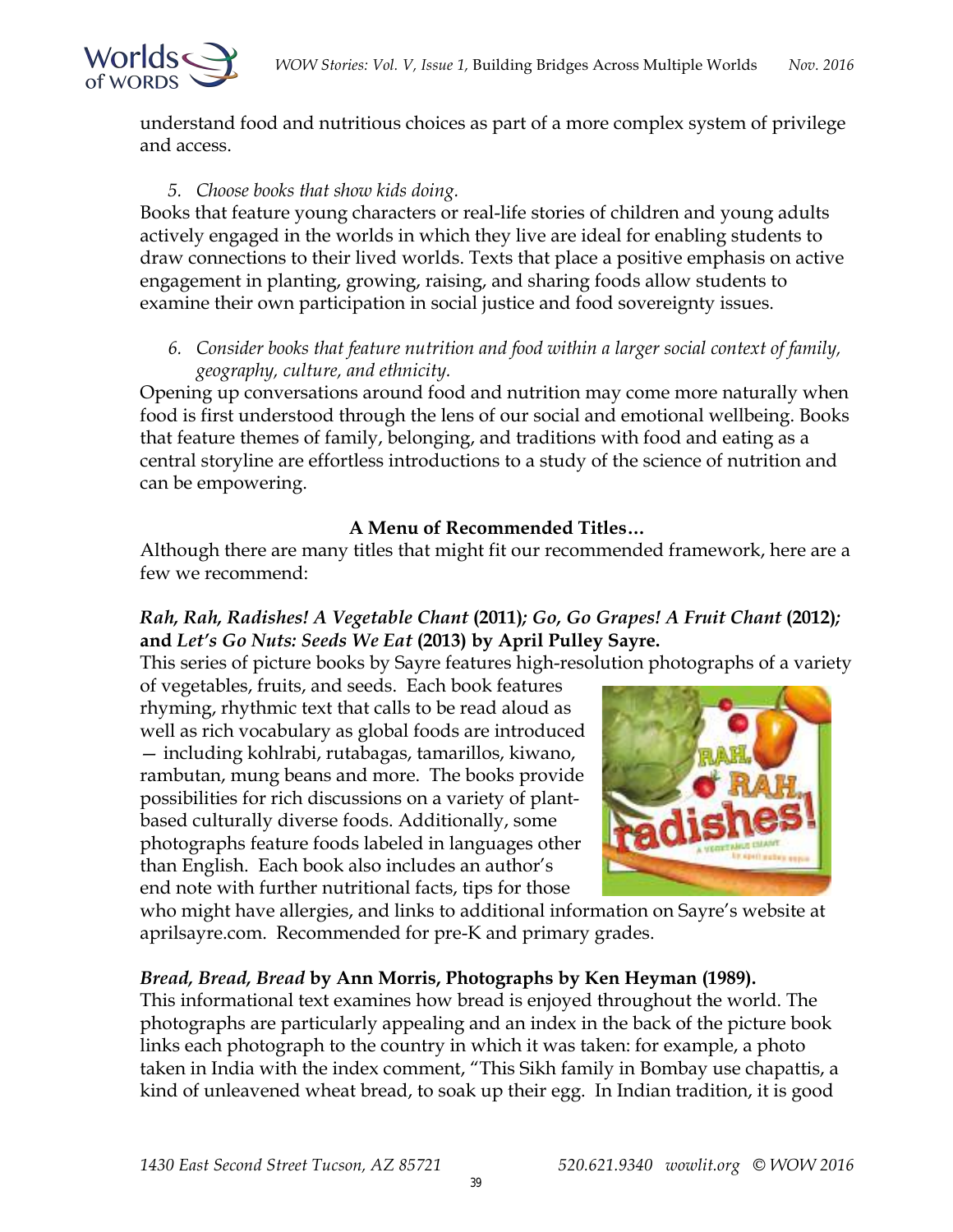

manners to eat with your fingers" (p. 30). Although the book has great potential for



classroom sharing and discussion, it is important to note that teachers should discuss the presence of moralizing words including how "bread is good for you," which might not be true for those with certain food allergies or medical conditions. Additionally, the book does feature one photograph where an Italian man seated beside a cart of bread is smoking a cigarette. Overall, though, the book's global perspectives on shared appreciation of food would help students connect across cultures.

Recommended for pre-K and primary grades.

*My Food, Your Food* **by Lisa Bullard, Illustrated by Christine Schneider (2015).** This concept book is part of the Alike and Different Series by Cloverleaf Books, which explore a variety of everyday events and items, examining ways in which people and cultures are both similar, and unique. In addition to sharing the story of Manuel and

his classroom's "food week" unit, the book features interactive questions throughout that facilitate classroom discussions or teacher-led thinkalouds and reflections, including, "Does your family have a favorite dinner?" and "What parts of the world does your family come from? Do they like to eat any special foods from those places?" and "Do you help your family make meals?" This book links food and meals to culture, geography, family, and belonging. It would prompt rich discussion and



text-to-self connections for readers. It also features strong nonfiction text features and models expository writing. Recommended for elementary grades.

## *Down to Earth: How Kids Help Feed the World* **by Nikkie Tate (2013).**



on how children contribute to growing and harvesting a variety of foods. The text models children actively "doing." Organic farming, genetic diversity, animal welfare, and food distribution are described as well as illustrated with photographs featuring children from diverse locations around the world. The text also connects food and food production to science. Nonfiction text features including "food fact" pull quotes, sidebars, and end-note resources add to the book's appeal. Recommended for upper elementary and middle school.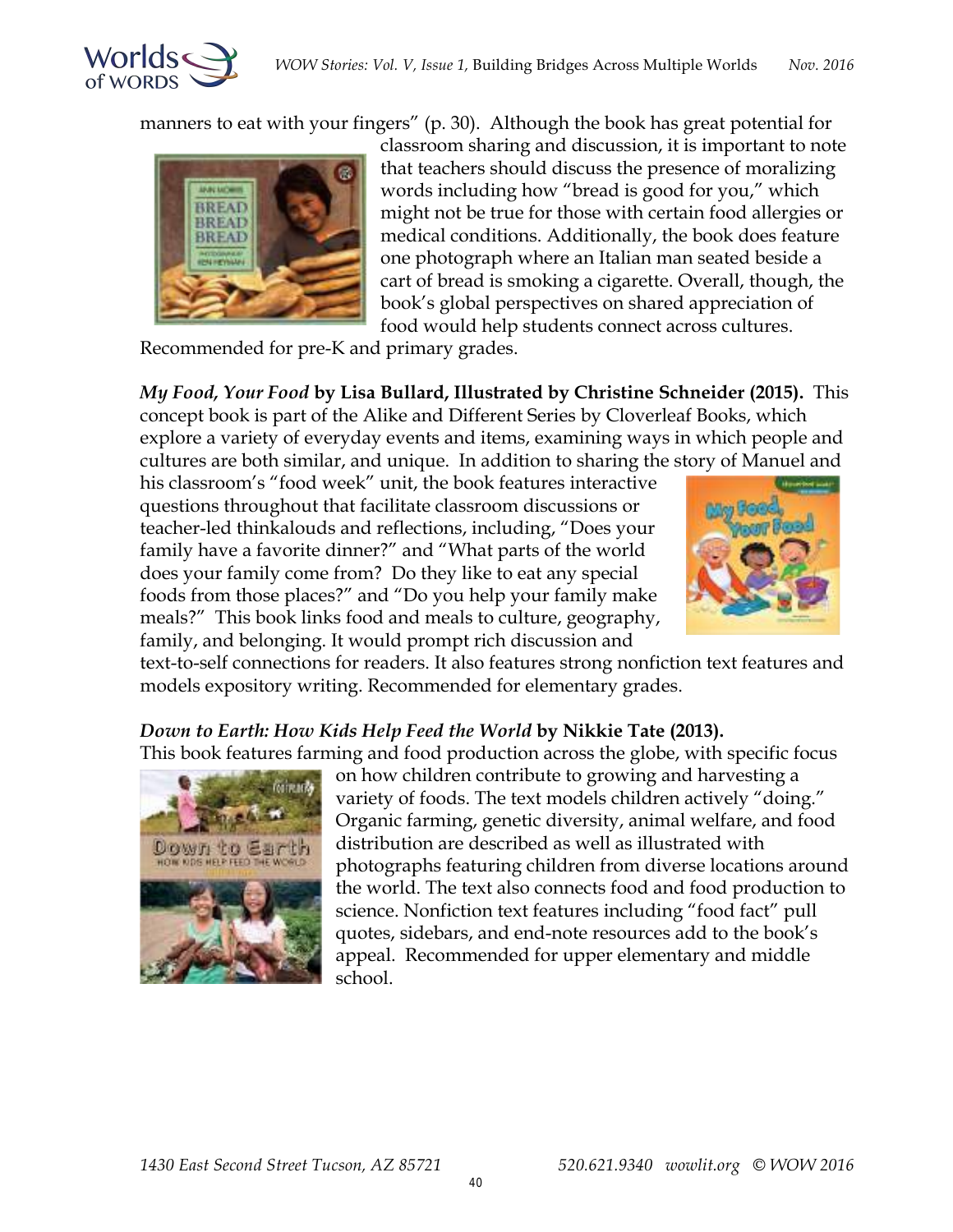

# *What the World Eats* **by Faith D'Aluisio, Photographed by Peter Menzel (2008).**

Twenty-five families in twenty-one countries are featured in the young adult version

of Menzel's well known photo essay book *Hungry Planet*. The young adult version features a sample of portraits of families photographed with the food they would typically eat in one week. The book is highly visual but uses text wisely to highlight food availability, cultural influences, and economic disparities. Middle school and high school students could use this text as reference material, and it would also be a dynamic choice for teacher-led mini lessons examining the cultural and global influences



on nutrition and diet. Recommended for middle school and high school.



### *Dear Tomato: An International Crop of Food and Agriculture Poems***, Edited by Carol-Ann Hoyte, Photography by Norie Wasserman (2015).**

 Food issues can also be highlighted in poetic form. This collection features a variety of poetic forms including haiku, acrostic, free verse, quatrains, and more. Topics include lighthearted poems about picky eaters but also important social justice-oriented writings on farmworkers, food banks, and fair wages. The poems invite response, discussion, and might serve as mentor texts for young poets as well. Recommended for all ages, dependent on poem choice.

## **Conclusion**

Choosing quality literature through a critical and cultural lens can open up powerful spaces in the classroom for examining how food and nutrition impact our lives and the lives of others across the globe. Well-chosen texts, partnered with critical pedagogy practices and an informed and holistic approach to nutrition-based education allow children to understand and embrace a variety of approaches to health and wellbeing.

## **References**

CDC, 2014.

[http://www](http://www.ascd.org/ASCD/pdf/siteASCD/publications/wholechild/wscc-a-collaborative-approach.pdf).ascd.org/ASCD/pdf/siteASCD/publications/wholechild/wscc[a-collaborative-approach.pdf](http://www.ascd.org/ASCD/pdf/siteASCD/publications/wholechild/wscc-a-collaborative-approach.pdf)

Dudle[y, D.A., Cotton, W.G., and Peral](http://www.ascd.org/ASCD/pdf/siteASCD/publications/wholechild/wscc-a-collaborative-approach.pdf)ta, L.R. (2015). Teaching approaches and strategies that that promote healthy eating in primary school children: A systematic review and meta-analysis. *International Journal of Behavioral Nutrition and Physical Activity, 12(28),* online.

Eliassen, E.K. (2011). The impact of teachers and families on young children's